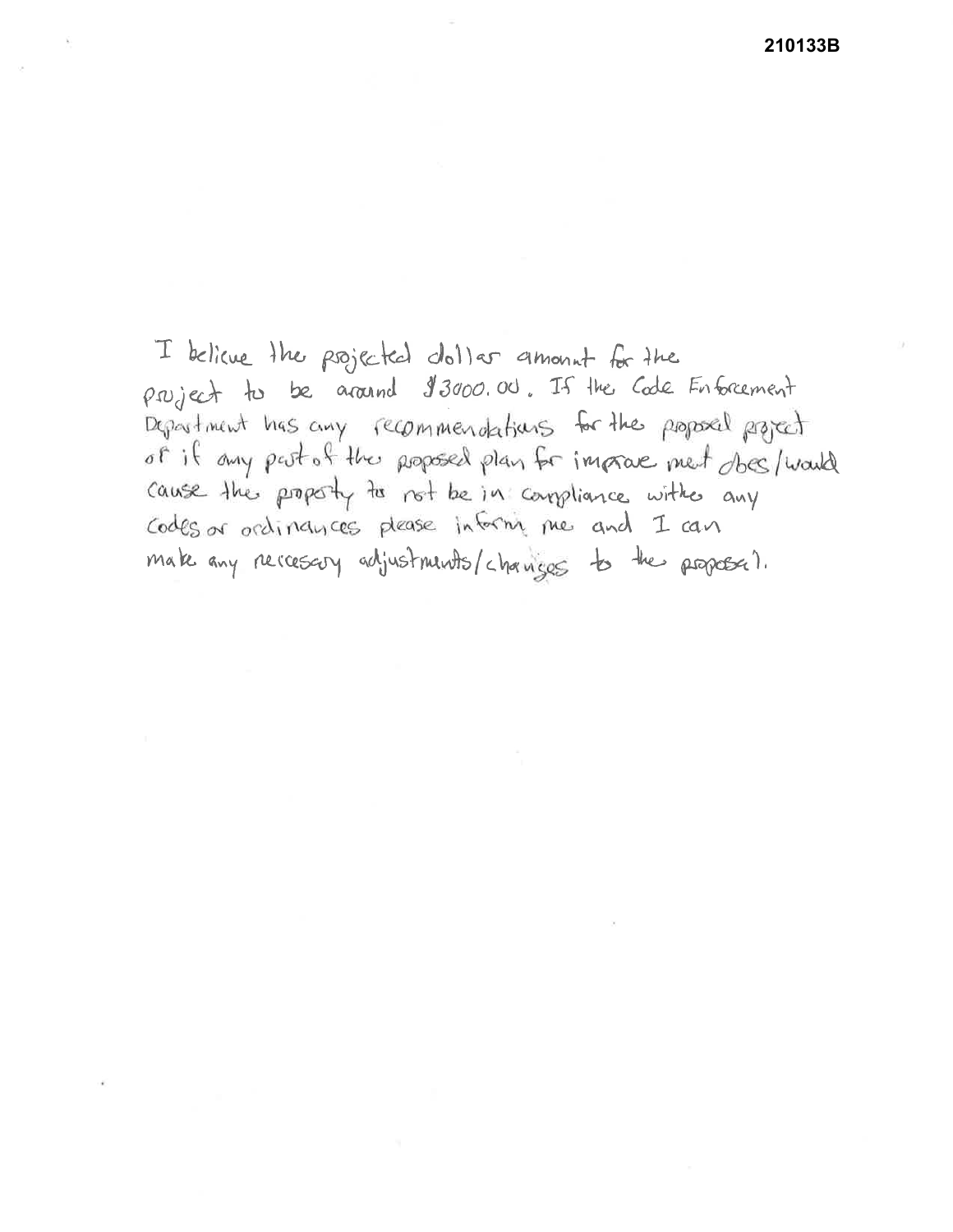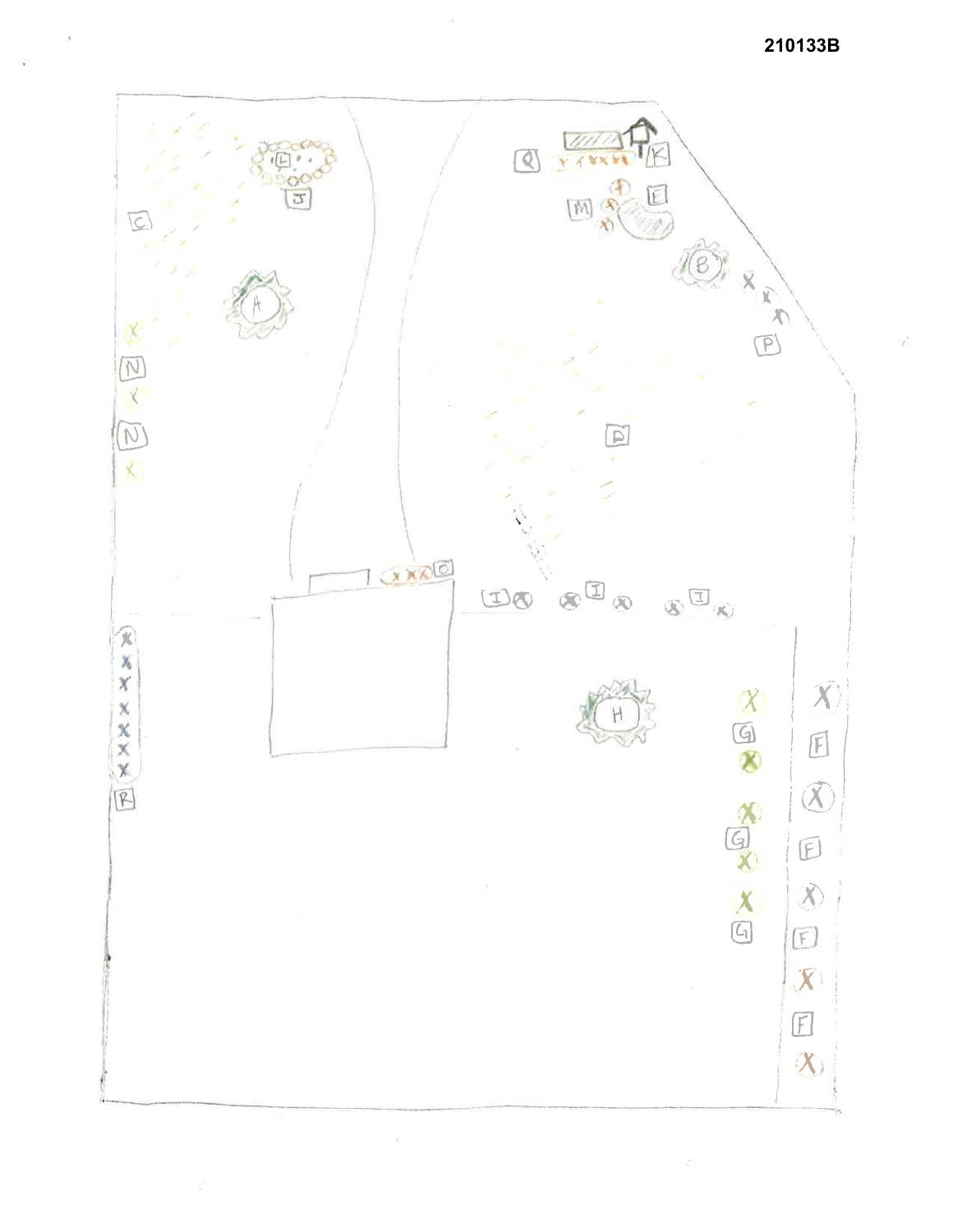```
AI- PRE-EXISTING TREE
                                                          210133B
[B] - RRE-EXISTING TREE
C - MIMOSA - [MIMOSA STRIGILLOSA]
 F. PONDF - FIREBUSH ~ [HAMELIA PATENS]
G) - PASSION FRWIT / FLOWER - [ PASSIFLORA IN CARNATAT
    FIG TREE ~ [FICUS CARICA]
EJ - BLUEBERRY BUSH ~ [VACCINIUM CORYMBOSUM]
 [J]- ROCK GARDEN @
[E]- COMMUNITY FREE BOOK EXCHANGE ~ ["TAKE-A-BOOK" "LEAVE-A-BOOK"] (V)
[M] - SCARLET SALVIA ~ [SALVIA COCCINEA]
[N] - MUHLY GRASS ~ [MUHLENBERGIA CAPILLARIS]
[0] - LIATRIS ~ [LIATRIS SPICATA]
P) COONTIE ~ [ZAMIA INTEGRIFOLIA]
Q). BLACK EYED SUSAN ~ [ RUOBECKIA]
\bar{p} , BEANTY BERRY \sim [CALLICARPA AMERICANA]
```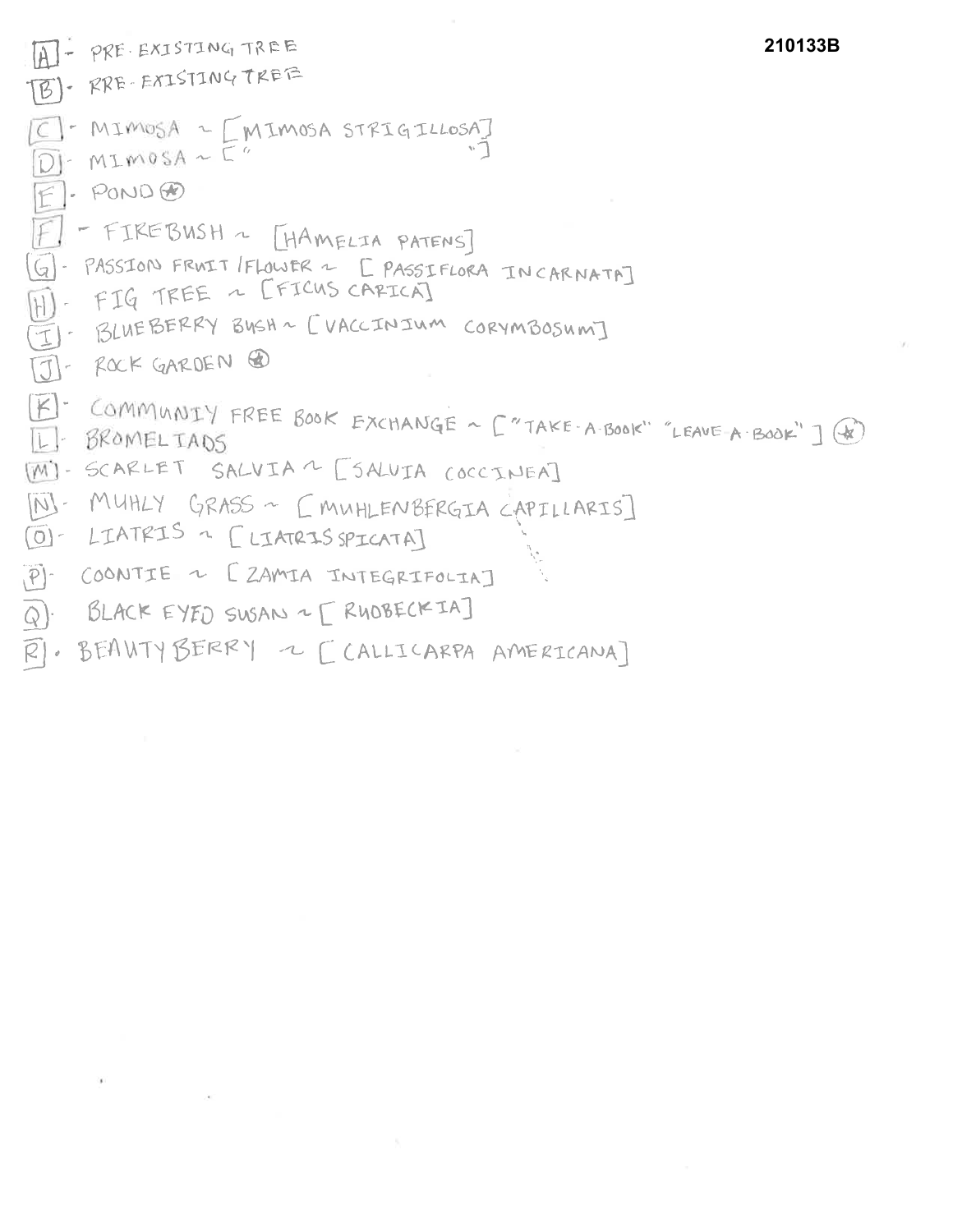anog

· Aquatic Plants

r Gambusia Minnows [eat mosquito larva]

Extintate Contained Enormous Enorgy of water electricity]

## KOCK GARDEN

Sarkson ! 1, 2 tamisor

. River Rock or Simmilar shore inside of Perimeter.

COMMUNITY FREE BOOK EXCHANGE!

· Placed back from the Rock).

. Weather Resistant to presence containsolo - Pedestrain Traffic